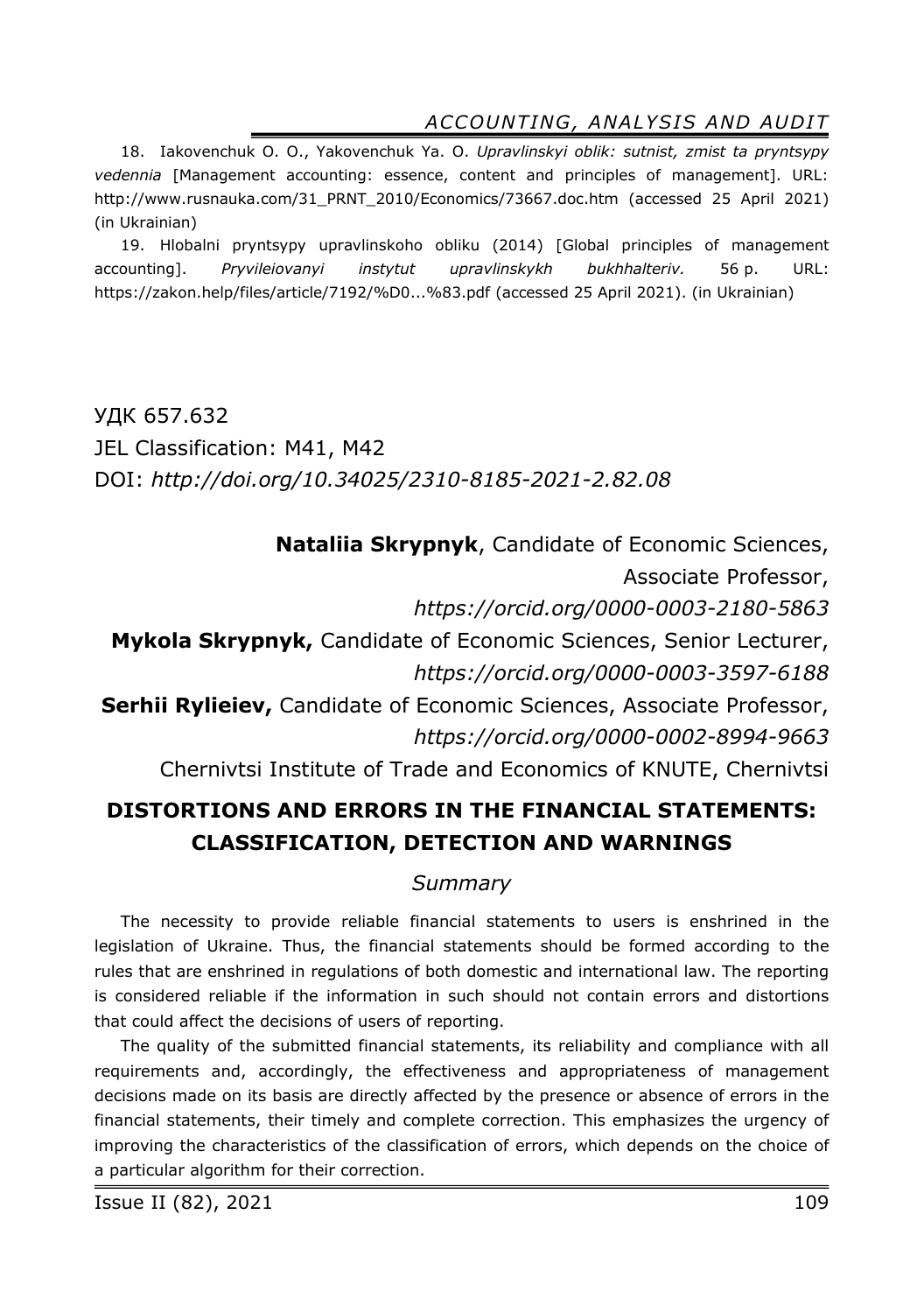The purpose of the article is to investigate the classification of errors in financial statements to predict all possible types and supplement it with new classification features.

The research is based on a systematic approach to the classification of errors in financial statements and the prediction of all possible types. The authors used methods of analysis and synthesis, grouping and detailing, induction and deduction and analogy. Abstract-logical method - for the implementation of theoretical generalizations and conclusions about the nature of errors in the financial statements to supplement them with new classification features.

Analysis of the opinions of scientists on the motives of distortions and errors in accounting and reporting has clarified that the latter can be very diverse, which is quite difficult to assess. We have expanded and supplemented the classification features of distortions in financial statements.

The proposed classification will determine the place and period of occurrence of the destructive factor in the documentation, accounting records and identify those responsible for carrying out specific facts of economic activity, reflected in the financial statements.

In further research, it is advisable to focus on the need to apply the basic principles and procedures of International Standards on Auditing in connection with the fact that the process of transition to IFA in our country is coming to an end.

*Keywords*: financial statements, distortions, errors, classification of errors, unintentional distortions, intentional errors, material and non-material errors.

*Number of sources – 9, number of tables – 1.* 

**Н.В. Скрипник,** к.е.н., доцент, *https://orcid.org/0000-0003-2180-5863*  **М.Є. Скрипник,** к.е.н., ст. викладач, *https://orcid.org/0000-0003-3597-6188* 

**С.В. Рилєєв,** к.е.н., доцент,

*https://orcid.org/0000-0002-8994-9663* 

Чернівецький торговельно-економічний інститут КНТЕУ, м. Чернівці

# **ВИКРИВЛЕННЯ І ПОМИЛКИ У ФІНАНСОВІЙ ЗВІТНОСТІ: КЛАСИФІКАЦІЯ, ВИЯВЛЕННЯ ТА ПОПЕРЕДЖЕННЯ**

#### *Анотація*

**Актуальність. Постановка проблеми.** Необхідність надання достовірної фінансової звітності користувачам закріплена законодавством України. Тобто, фінансова звітність повинна бути сформована за правилами, які закріплені в нормативно-правових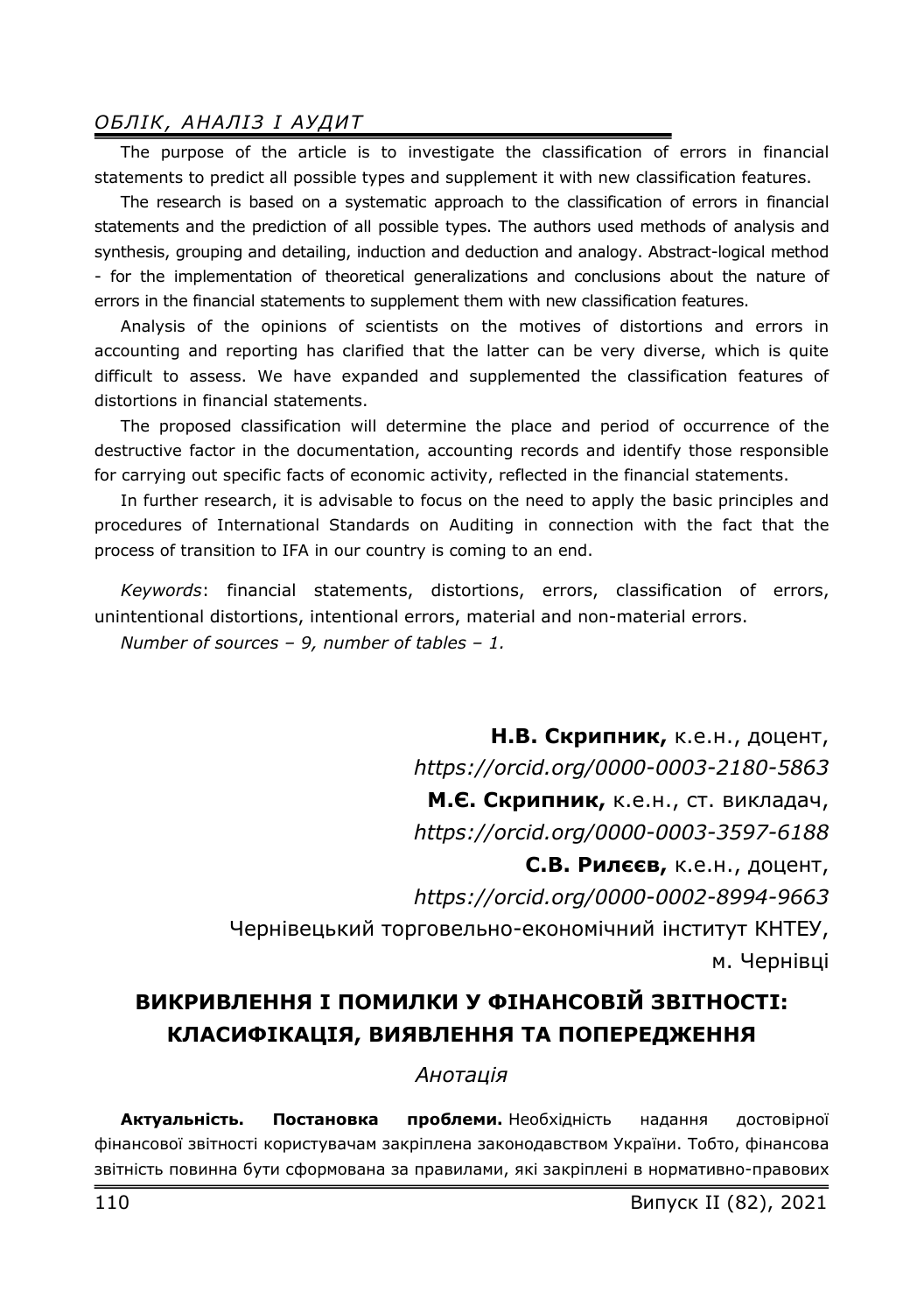актах як вітчизняного, так і міжнародного законодавства. Достовірною вважається така звітність, інформація в якій не повинна містити помилок та перекручень, які здатні вплинути на рішення користувачів звітності.

На якість поданої фінансової звітності, її достовірність і відповідність усім висунутим до неї вимогам та, відповідно, на ефективність і доцільність прийнятих на її основі управлінських рішень безпосередньо впливає наявність або відсутність помилок у фінансових звітах, своєчасне та повне їх виправлення. Це підкреслює актуальність питання щодо вдосконалення ознак класифікації помилок, від якої залежить вибір того чи іншого алгоритму їх виправлення.

**Метою статті** є дослідити класифікацію помилок у фінансовій звітності для передбачення усіх можливих їх видів та доповнити її новими класифікаційними ознаками. **Методологія.** Наукове дослідження ґрунтується на системному підході до класифікації помилок у фінансовій звітності та передбачення усіх можливих їх видів. Автори використовували методи аналізу та синтезу, групування та деталізації, індукції і дедукції, аналогії. Абстрактно-логічний метод – для здійснення теоретичних узагальнень та висновків про сутність помилок у фінансовій звітності, доповнення їх новими класифікаційними ознаками.

**Результати.** У статті розширено та доповнено класифікаційні ознаки викривлень фінансової звітності. Аналіз думок науковців про мотиви викривлень і помилок у бухгалтерському обліку та звітності дозволив уточнити, що останні можуть бути дуже різноманітними й оцінити їх досить складно.

**Практичне значення.** Запропонована класифікація дозволить визначити місце і період виникнення деструктивного фактору в документації, облікових регістрах і виявити відповідальних за проведення конкретних фактів господарської діяльності, відображених у фінансовій звітності.

**Перспективи подальших досліджень.** Надалі доцільно зосередитись на необхідності застосування основних принципів і процедур Міжнародних стандартів аудиту у зв'язку з тим, що процес переходу до МСФЗ в нашій державі завершується.

*Ключові слова:* фінансова звітність, викривлення, помилки, класифікація помилок, ненавмисні та навмисні помилки, суттєві та несуттєві помилки.

*Кількість джерел: 9, кількість таблиць: 1.* 

**Problem statement in general.** The desire of many local companies to enter international investment markets is increasingly contributing to the formation of financial reporting as a tool for decision-making by business owners, and as a basis for analysis by external users, including investors.

The necessity to provide reliable financial statements to users is enshrined in the Law of Ukraine "On Accounting and Financial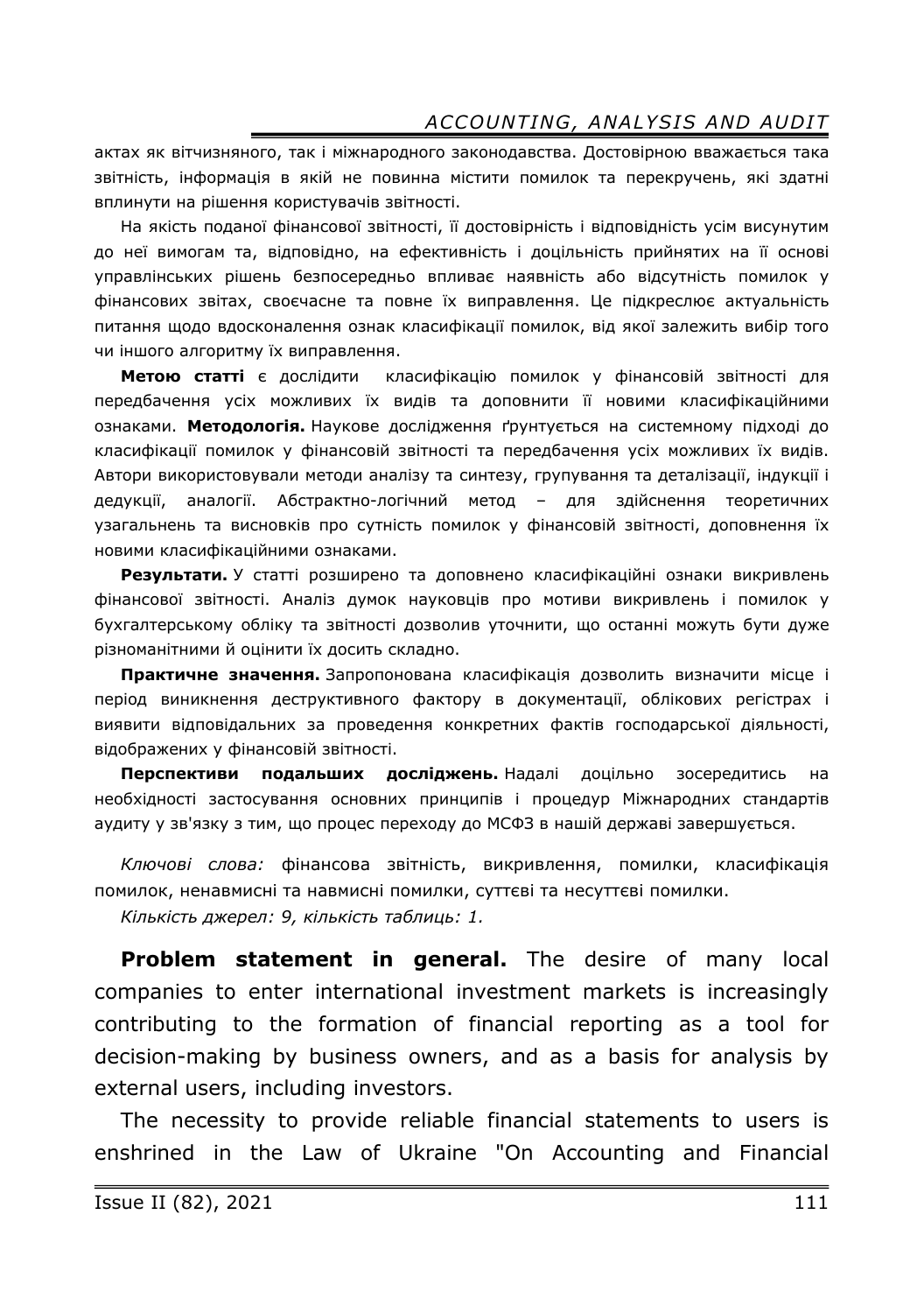Reporting in Ukraine" and National Accounting Regulation (Standard)  $(NAR(S))$  1 "General requirements for financial reporting". Thus, the financial statements should be formed according to the rules that are enshrined in regulations of both domestic and international law. The reporting is considered reliable if the information in such should not contain errors and distortions that could affect the decisions of users of reporting [1].

The quality of the submitted financial statements, its reliability and compliance with all requirements and, accordingly, the effectiveness and appropriateness of management decisions made on its basis are directly affected by the presence or absence of errors in the financial statements, their timely and complete correction. This emphasizes the urgency of improving the characteristics of the classification of errors, which depends on the choice of a particular algorithm for their correction.

**Analysis of recent research and publications.** Problems of the process of correcting errors in financial statements, the ambiguity of their definition and classification have been the subject of research in the works of well-known domestic and foreign economists, including S. Golov, S. Bychkova, A. Bryzgalin, A. Kuzminsky, M. Kuzhelny, M. Tarasova, B. Usach, O. Petryk, R. Khomyak, V. Shvets, and others. However, without diminishing the value of scientific papers and their theoretical and practical orientation, it should be noted the need for a comprehensive study of all types of distortions and errors in order to timely find, identify and select the necessary method of correcting errors in financial statements. The quality of the financial statements depends on the probability of possible accounting and reporting errors, so a comparison of the standards governing misstatements and errors in the financial statements identified in accordance with IAS 8 and NAR(S) 6 is relevant. In this regard, we will turn to foreign sources and conduct a comparative analysis of IAS 8 "Accounting Policies, Changes in Accounting Estimates and Errors" (IAS 8) and NAR(S) 6 "Correction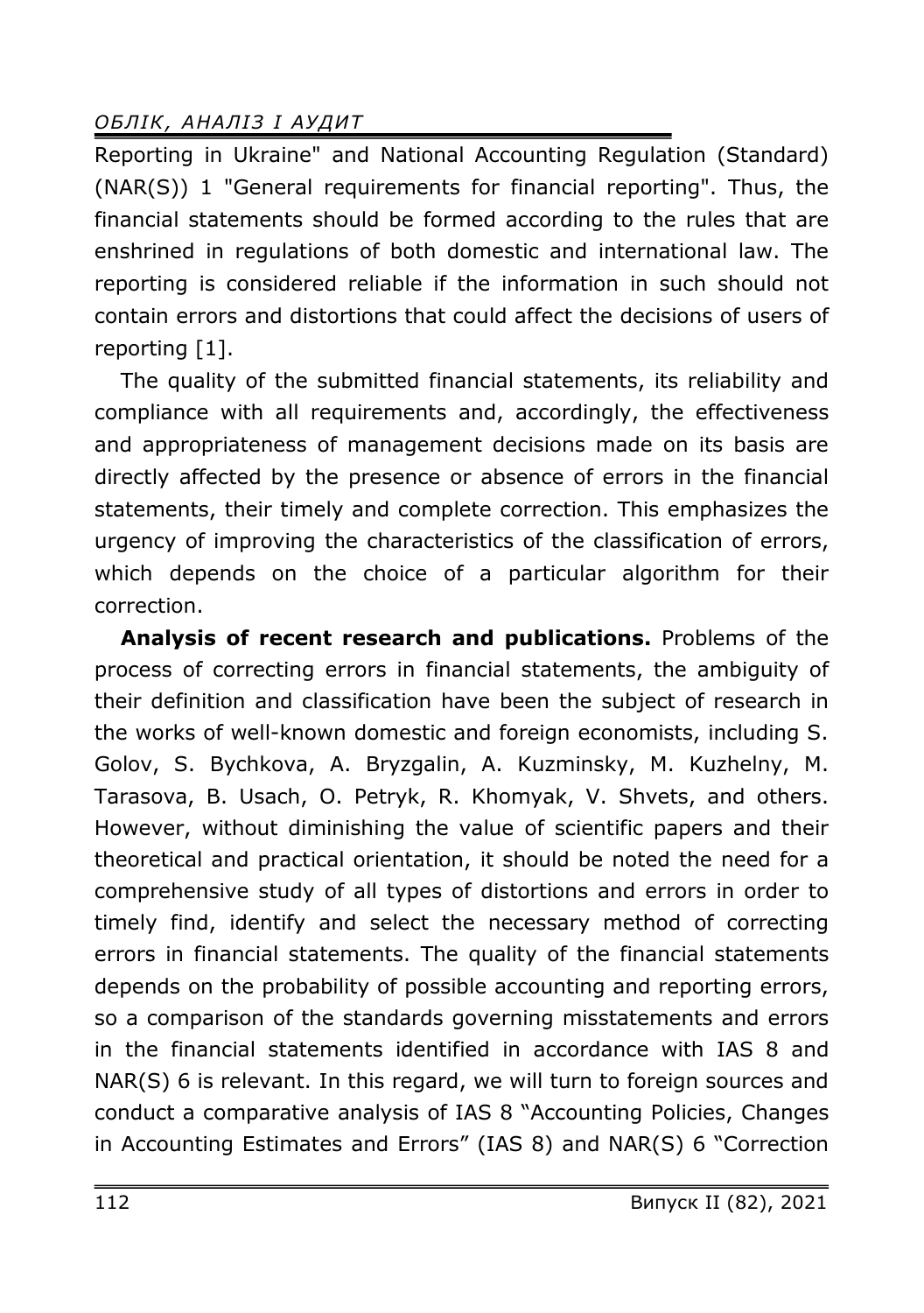of Errors and Changes in Financial Statements", and see also ISA № 240 "Auditor's Responsibility for Fraud in Auditing Financial Statements" (ISA 240) [2, 7]. One of the reasons that can lead to an error in reporting is fraud. However, the very definition of "fraud" and "bad faith" doesn't account in IAS 8 and in NAR(S) 6. Note that the source of distortions in financial statements in both standards is only an error. Also, if inaccuracies or omissions in the reflection of the facts of economic activity in the accounting and (or) in the financial statements of the enterprise, revealed as a result of obtaining new information that was not available at the time of reflection (nonreflection) of such facts, then those are not classified as errors [2].

**Formulation of the goals of the article**. The purpose of this article is to investigate the classification of errors in financial statements to predict all possible types and supplement it with new classification features.

**Presenting the main material.** When analyzing financial statements prepared with errors, the signs of distortions and errors should be qualified. A revise of the economic literature, the works of famous scientists, as well as author's research provide an opportunity to identify the following groups for which the classification of types of errors and distortions of financial statements is possible (table 1).

In accordance with the selected classification feature by the degree of the impact on the reliability of financial statements, the identified distortions may be significant and insignificant.

International Accounting Standard 8 "Accounting Policies, Changes in Accounting Estimates and Errors" § 41 presents the concepts of material and non-material errors that lead to incorrect calculation of financial results [7]. The omission or distortion of articles is considered significant if they can, individually or in combination, affect the economic decisions of users made on the basis of financial statements. Significance depends on the size and nature of the omission or distortion which are assessed in the particular circumstances. The size or nature of the article, or a combination of both, can be a determining factor.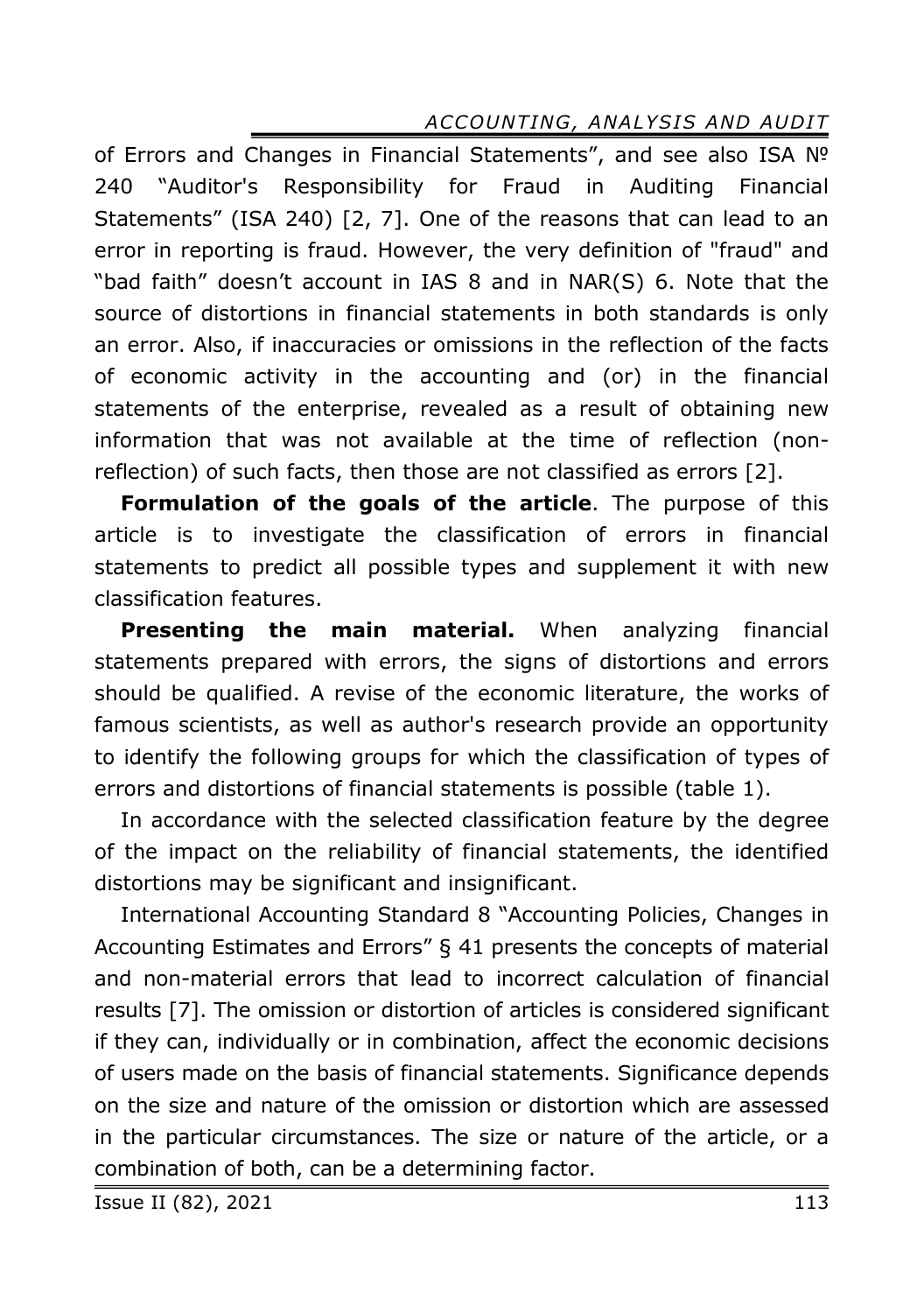### **Classification of distortions in financial statements**

| Classification                                                                    | Types of errors                                                                                                                                                                                                                                                                                                                                                                                                                           |
|-----------------------------------------------------------------------------------|-------------------------------------------------------------------------------------------------------------------------------------------------------------------------------------------------------------------------------------------------------------------------------------------------------------------------------------------------------------------------------------------------------------------------------------------|
| 1. By the degree of                                                               | a) significant                                                                                                                                                                                                                                                                                                                                                                                                                            |
| influence on the                                                                  | - quantitative (values)                                                                                                                                                                                                                                                                                                                                                                                                                   |
| reliability                                                                       | - quality (character)                                                                                                                                                                                                                                                                                                                                                                                                                     |
| (significance)                                                                    | b) insignificant                                                                                                                                                                                                                                                                                                                                                                                                                          |
| 2. By the nature of                                                               | a) unintentional (involuntary)                                                                                                                                                                                                                                                                                                                                                                                                            |
| origin (by intent)                                                                | b) intentional                                                                                                                                                                                                                                                                                                                                                                                                                            |
| 3. By the impact on<br>accounting                                                 | a) errors that affect only accounting;<br>b) errors that affect only tax accounting;<br>c) errors that affect accounting and tax accounting                                                                                                                                                                                                                                                                                               |
| 4. By the way of<br>reflecting the facts of<br>economic activity in<br>accounting | a) incomplete accounting<br>b) unfounded accounts (errors in the reliability of the facts of<br>economic activity)<br>c) errors in periodization<br>d) errors of assessment, underestimation or misinterpretation of facts<br>e) errors in documentation<br>f) incorrect (or insufficient) display of information in the forms of<br>financial statements and notes to it<br>g) errors in correspondence<br>h) errors in the presentation |
| 5. By the                                                                         | a) local                                                                                                                                                                                                                                                                                                                                                                                                                                  |
| consequences                                                                      | b) transit                                                                                                                                                                                                                                                                                                                                                                                                                                |
| 6. By the frequency                                                               | a) typical                                                                                                                                                                                                                                                                                                                                                                                                                                |
| of occurrence                                                                     | b) unique                                                                                                                                                                                                                                                                                                                                                                                                                                 |

Source: Developed by the authors based on [3, 5, 8, 9].

Thus, minor distortions are those whose omission does not affect the financial statements in a way that could mislead users and lead to incorrect decisions based on the data of these statements.

Classification feature based on nature of the distortions distinguishes unintentional and intentional distortions.

According to Bychkova S., errors that occur due to inattention, incompetence and negligence of performers or caused by imperfections of current legislation in the field of accounting, are unintentional distortions. With the constant improvement of the legislative and regulatory framework and the constant obsolescence of methodological materials that describe the procedure for accounting, the probability of errors increases significantly [3, p. 55].

Unintentional distortions should be divided into technical and accounting ones. In addition, it was found that technical errors occur in such cases as: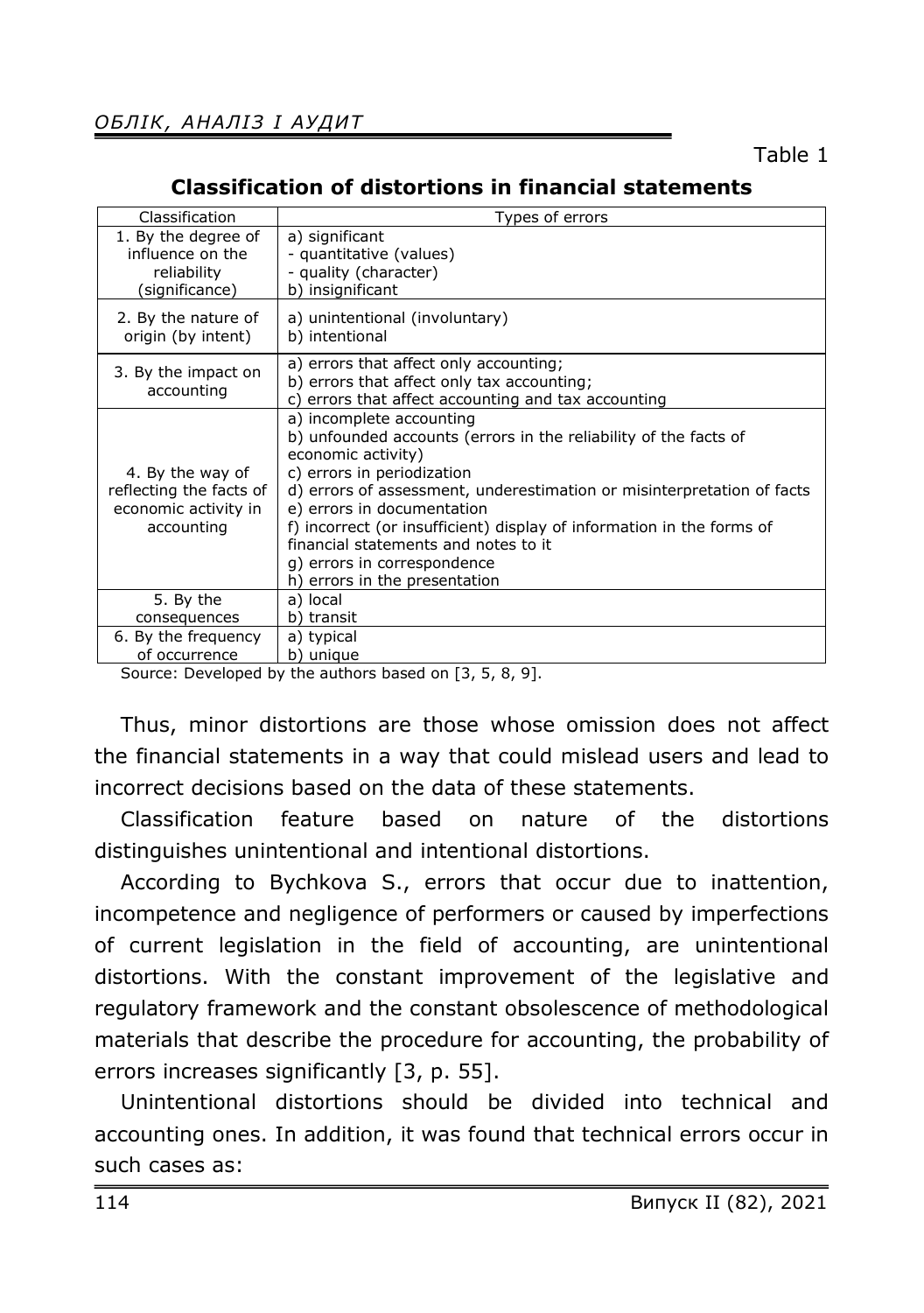- the process of calculating the number of taxes when applying the wrong rate;

- drawing up and calculating tax payments;

- inequality of final reporting indicators;

- unclear entries in primary documents;

- transferring primary accounting data to the accounting registers of current accounting and consolidated reporting;

- of incorrect filling of the declaration lines under the condition of full and correct reflection of the operations performed by the enterprise in the accounting registers;

- deviations due to carelessness, negligence, fatigue, errors in accounts or accounting data;

- incorrect transfers of account balances, etc.

In our opinion, it is necessary to supplement this list of types of distortions with incorrect classification, for example, when compiling financial statements, temporary and permanent differences are incorrectly classified.

Therefore, it is also advisable to include errors made during the transformation of reporting to the group of technical errors, as the transformation process consists of several stages and is often carried out without special software (only with Excel). A difficult moment is the reclassification of assets and liabilities, incomes and expenses. It is highly probable that any assets or expenses may be excluded when they are classified in accordance with domestic IAS or, conversely, not included in the group where they should be in accordance with IAS.

In order to reduce the number of errors in the transformation, it is necessary to minimize the impact of the human factor. To do this, IAS specialists develop tables with control checks of information and clearly prescribe the method of the transformation for each area of work. In our opinion, the best way to minimize the risk of errors in the transformation of reporting is to use special computer programs.

We came to the conclusion that technical errors affect only the design of business transactions, and accounting errors (content errors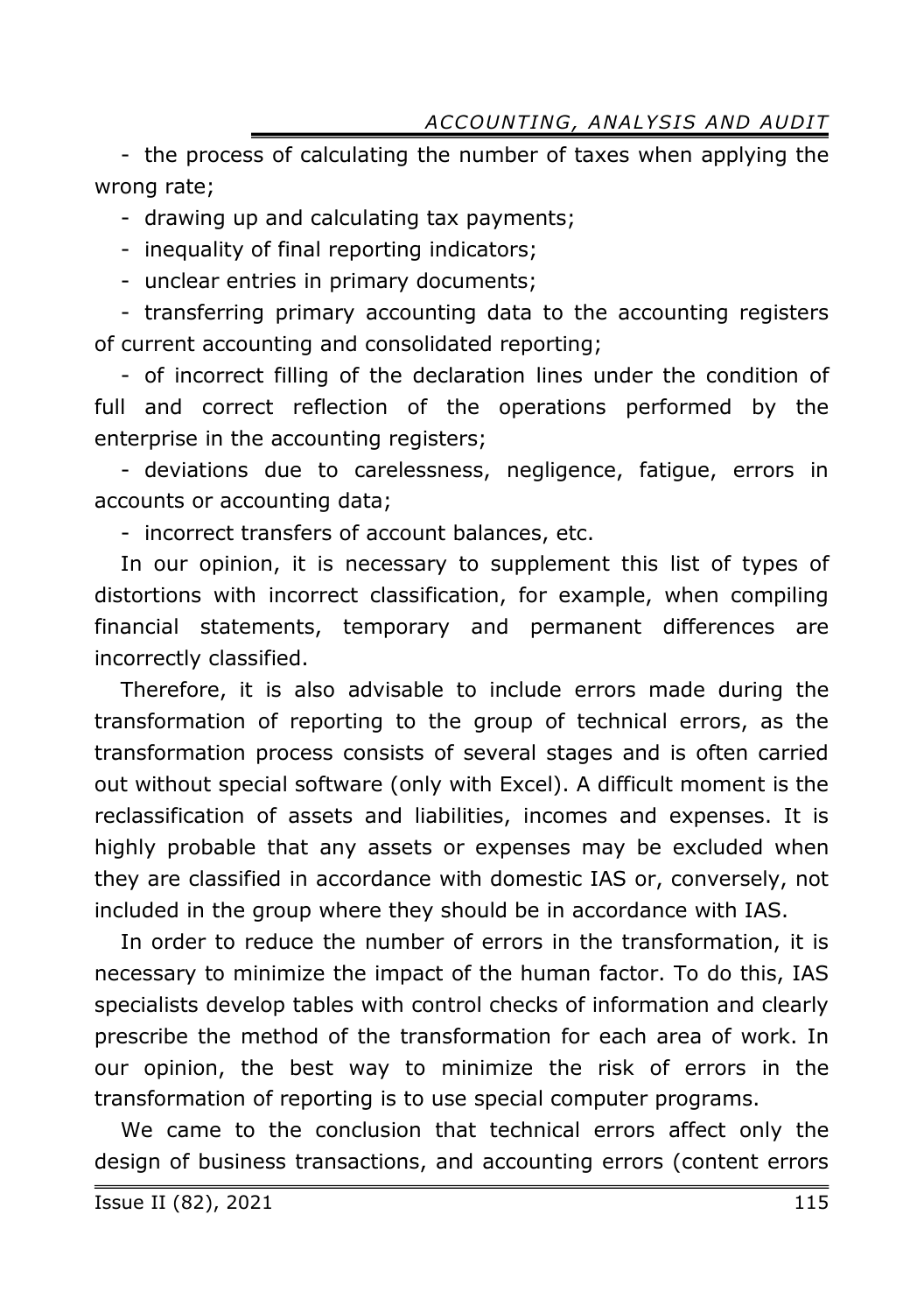and procedural errors) mostly consist of incorrect descriptions of economic information in accounting and reporting.

Intentional errors may be the result of the enterprise's statutory activities, part of which are accounting, tax policies and others that affect the content and form of financial statements. At the moment, there are motives that encourage the conduct of accounting policies that distort the state and position of the property of the enterprise and the results of its activities.

As a result of the study, all intentional errors are divided into two categories: those that do not contradict the law and those that contradict the law. Tax evasion is the central point around which legal and illegal business activities are concentrated. There are many ways not to pay taxes, they are both illegal and semi-legal – and they use the shortcomings of the law. Nonpayment of taxes is a mass phenomenon today, the public is quite loyal to it, despite the obvious damage to the country's economy.

However, misstatements in the financial statements may be the result of both errors and bad faith, as the error differs from the latter by the lack of intent underlying the action that led to the misstatement of the financial statements. Error – is an unintentional misrepresentation in the financial statements, including non-disclosure of any numerical indicator or non-disclosure of any information. The key word in the definition of "error" is "unintentional". Therefore, in the author's opinion, the two concepts should not be combined as the main source of distortion of financial statements.

The main factor that determines the difference between "error" and "violation" is what underlies the discrepancy - unintentional or intentional cause. However, intent is often difficult to determine, especially when it comes to the application of accounting indicators or accounting principles. For example, an unreasonable accounting measure may be the result of an unintentional error, or it may be an intentional attempt to enter erroneous information in the financial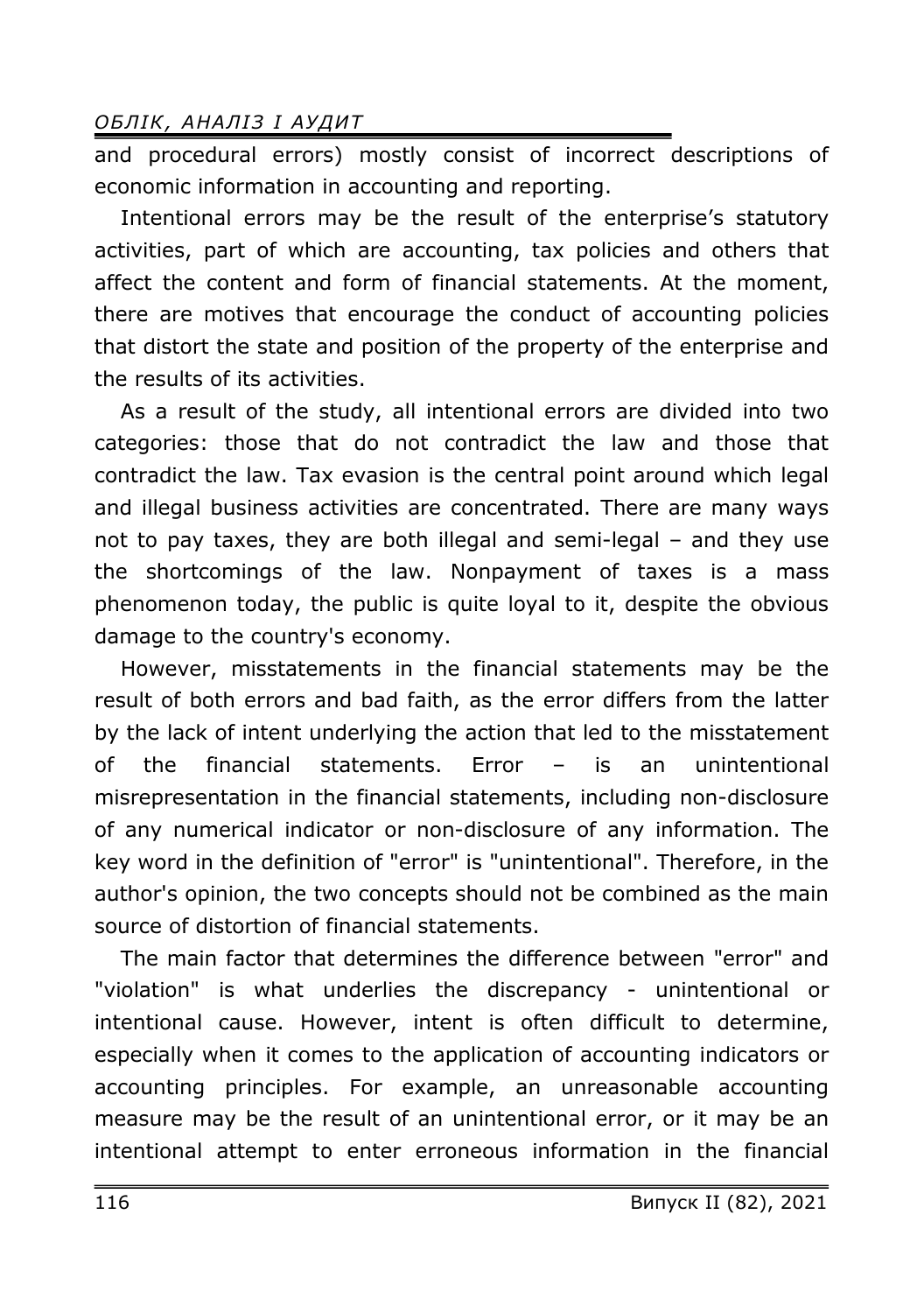statements. Since the error differs from the bad faith by the lack of intent that led to the distortion of the financial statements, we will distinguish between unintentional misrepresentation as a result of an error and intentional misrepresentation as a result of bad faith.

In addition to the concept of "error", IAS 8 defines "accounting". The assessment involves a professional judgment based on the latest information available. It is possible that in connection with the receipt of new information or experience, the assessment will have to be revised, which will not be related to previous periods and is not a correction of the error [7].

R. Khomyak identifies errors by the impact on accounting. According to this criterion, there are:

a)errors that affect only accounting. For example, account correspondence was incorrect, and therefore entries were made in other registers than required;

b)errors that affect only tax accounting. For example, error that were made during the compilation of the register of tax invoices;

c) errors that affect accounting and tax accounting. For example, incorrectly determined initial cost of inventory causes inaccuracy of accounting, as well as incorrect determination of income tax [9, p. 789].

In accordance with table 1 there are other types of distortions that affect the reliability of financial statements.

In our opinion, the incomplete accounting of the facts of economic activity of the enterprise often occurs due to poor knowledge of accounting rules, which in turn leads to data distortion. A typical error of this type is to not reflect the accounting of fines received from the debtor; to not display the received promissory notes issued in the name of the enterprise.

This type of distortion is associated with errors in documenting the facts of economic activity. For example, complete or partial lack of accounting for certain financial and economic transactions of the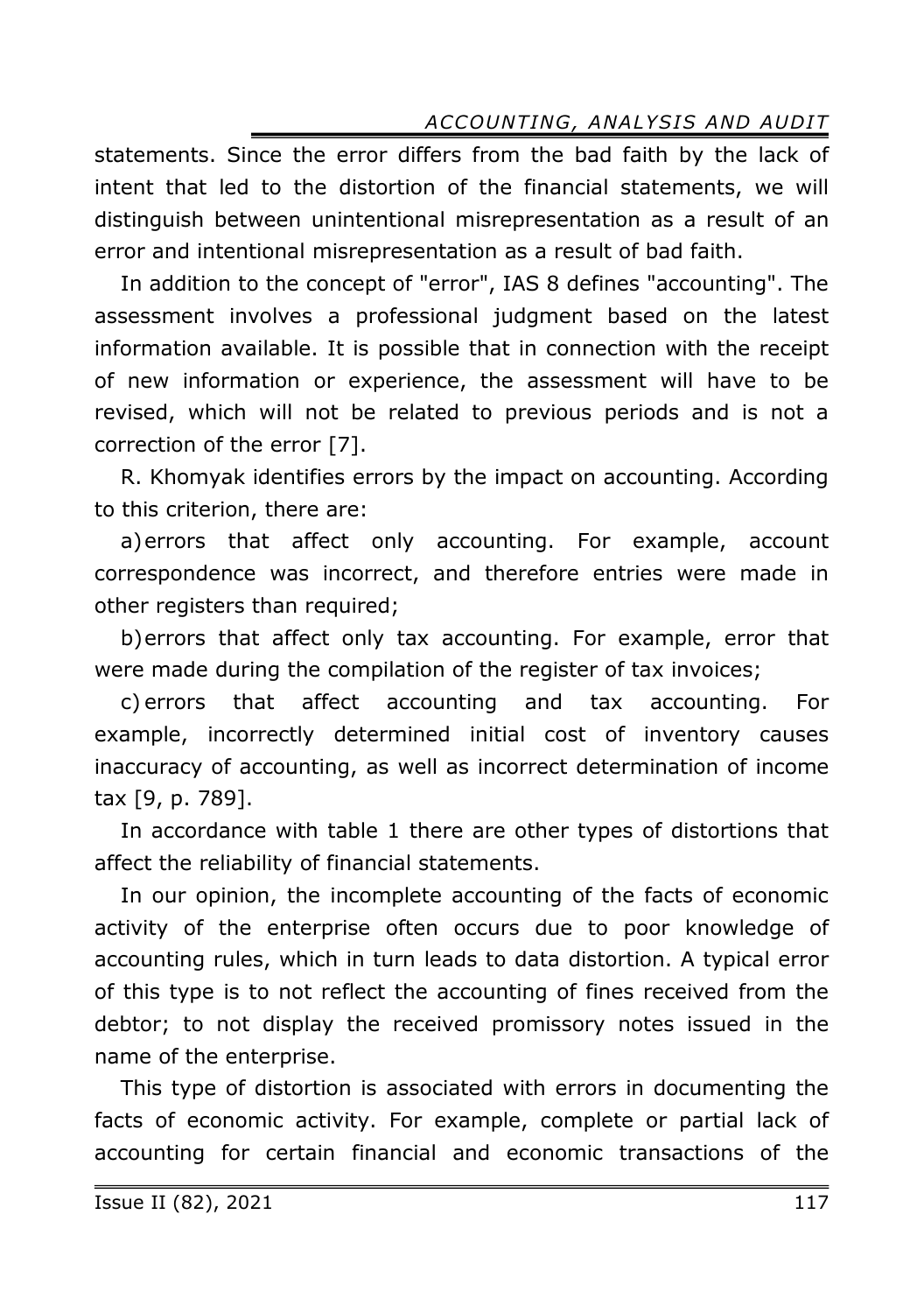enterprise, due to lack of information about these transactions or negligence of employees of the accounting department.

Errors in periodization occur due to incorrect recognition of the facts of economic activity in the reporting periods due to late receipt of documents from contractors, violation of the schedule of documents within the enterprise, which leads to distortion of the financial results of the enterprise and changes in tax base.

We have identified two types of distortions in the detection of errors in periodization - late or early closing of accounts (before the reporting date), resulting in the facts of economic activity, which should be reflected in the next period, included in the accounts of the reporting period.

After the detection of falsified reporting, the data of examinations of individual enterprises revealed that errors in assessing the facts of economic activity by incorrect choice of valuation of assets and liabilities of the enterprise approved in the accounting policy may lead to overstatement or understatement of the balance sheet currency. This will change the economic indicators that reflect the activities of the firm. An example is the preparation of reports without taking into account the cost of work in progress, the revaluation of fixed assets that was carried out incorrectly, a debt due which has long come and the probability of its recovery is very small, no write-off of deficiencies, etc.

Financial statements may be distorted due to incorrect or inaccurate presentation of data in the reporting forms, as well as in the notes due to manipulation of account balances.

Distortion of reporting can also occur through an incorrect relationship between the accounts, which reflects the information about the accounts, not designated for this purpose by the Chart of Accounts of the enterprise. This is possible in case of non-compliance with the requirements, accounting rules and other regulations. In this case, errors may be methodological in nature, the cause of which is a change in regulations.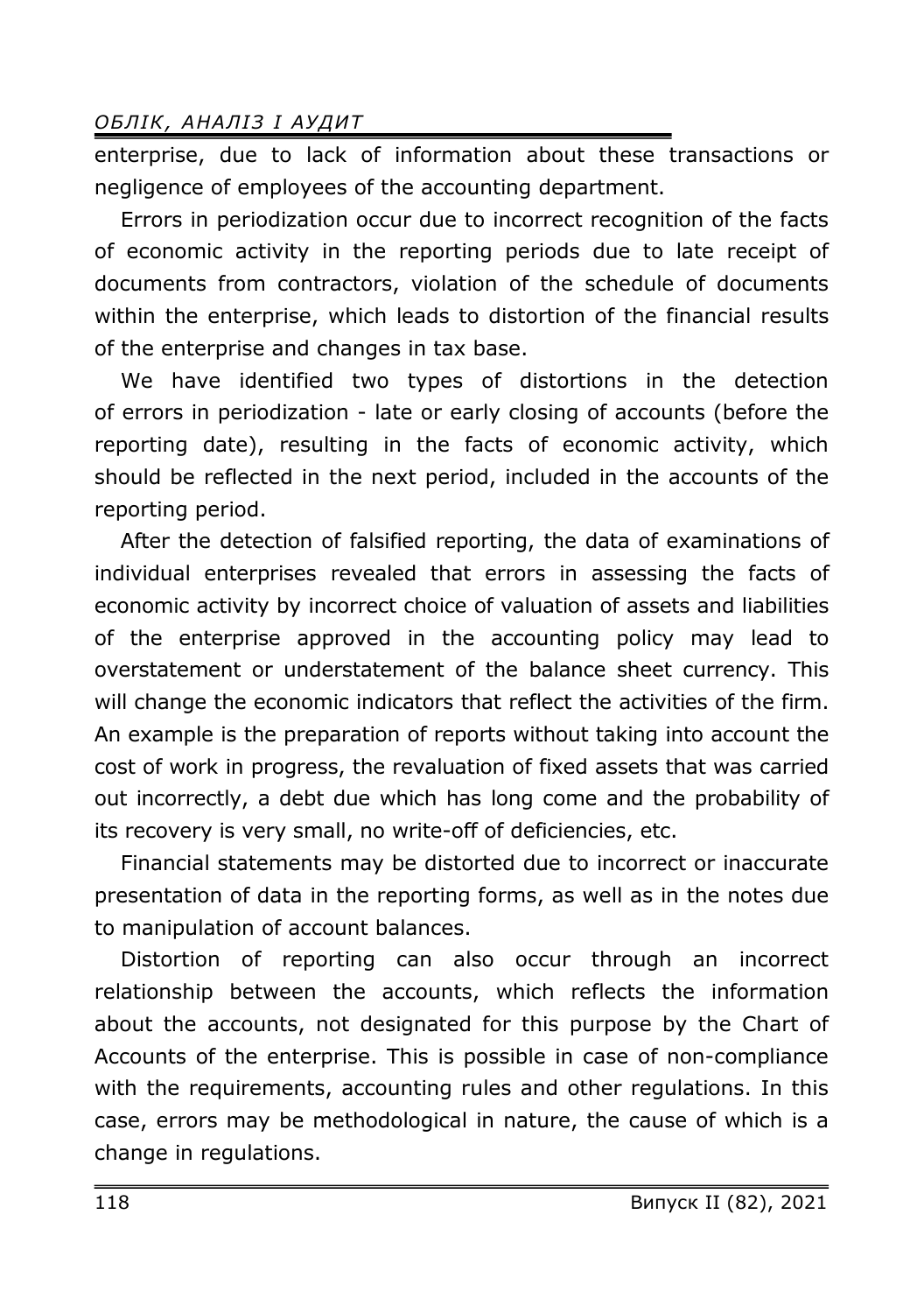A number of scientists (O. Lyshylenko, A. Kuz'menko, V. Bilous'ko) divide errors into local and transit. Accounting errors can be local when incorrect entries lead to distortion of information only in the document or register where they occurred, and at the same time do not affect the further systematization of information in other accounting registers. Transits errors are such made in one accounting register, which lead to chain changes in other accounting registers, as well as the reporting of the enterprise [5, 6, 8].

Scientist I. Zholner identifies another classification feature of distortions - depending on the frequency of an error in accounting and reporting, highlighting the typical and anomalous groups of distortions [4, p. 236].

Typical distortions are those that are caused by an invariable cause that causes errors. These errors may be internal in nature, for example, it may be the application of incorrect calculation of a particular type of business transactions, which is implemented in an automated accounting system. There are also errors typical for a group of enterprises, for example, it may be a violation of the principles of accruals in the reflection of costs, which cover several reporting periods.

Abnormal are those errors that do not occur systematically or occur in rare circumstances. Such errors can be considered in the narrow and broad sense of the word: in a single enterprise and in groups of enterprises. They are manifested in the accounting of the enterprise, usually when working with rare for the enterprise business transactions.

The classification of distortions in the financial statements, knowingly or unknowingly, obscuring the true and fair view of the entity's financial and property condition can be continued. The reasons that led to the distortion of financial statements can be very different, which are difficult to assess.

In this regard, it should be noted that our selected classification features contribute to the disclosure of the order of preparation of distorted financial statements. In addition, the classification of types of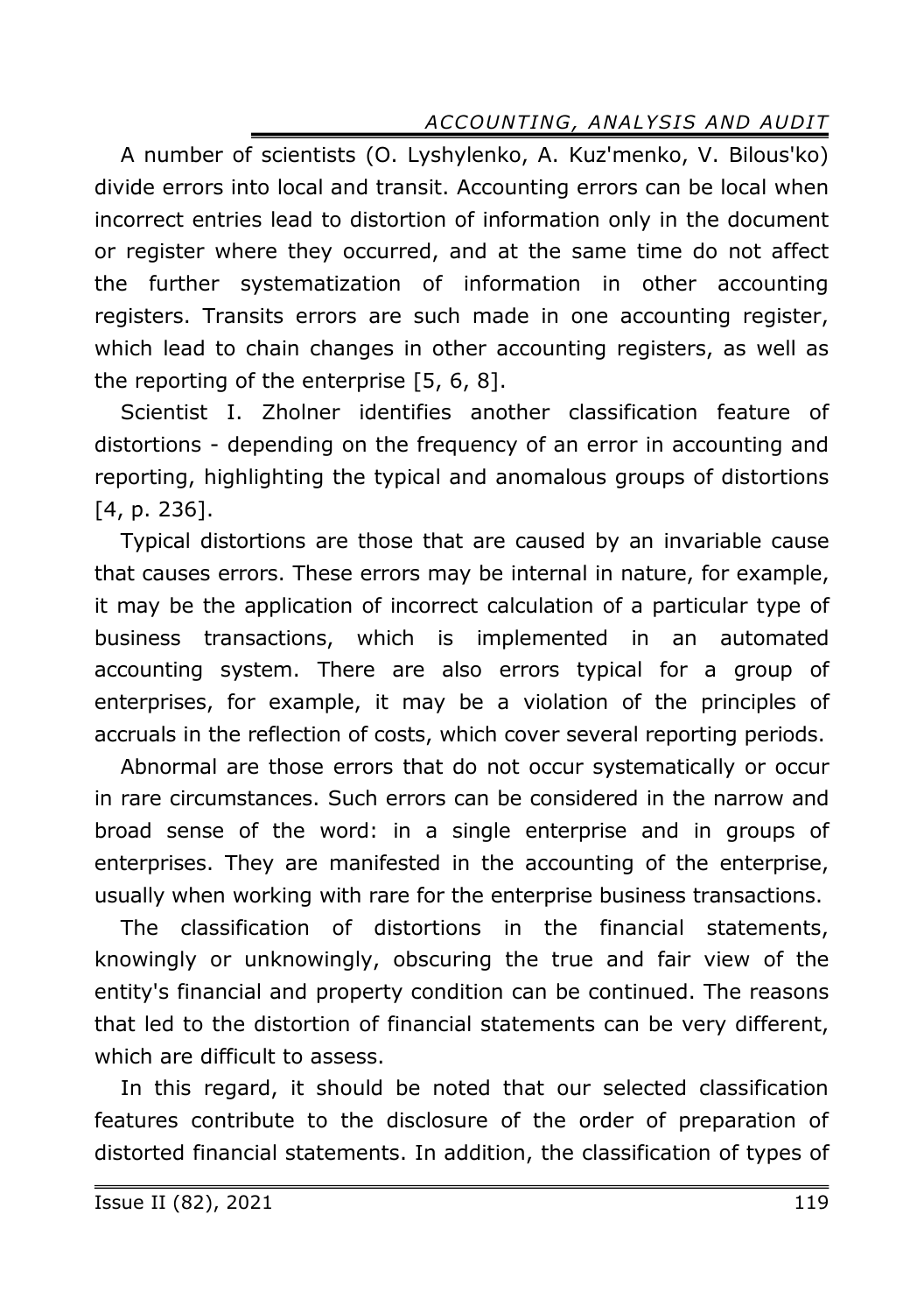distortions and errors can be used to determine the amount of material damage and the place of its occurrence.

**Conclusions and prospects for further research in this direction.** Analysis of the opinions of scientists on the motives of distortions and errors in accounting and reporting has clarified that the latter can be very diverse, which is quite difficult to assess. We have expanded and supplemented the classification features of distortions in financial statements. The proposed classification will determine the place and period of occurrence of the destructive factor in the documentation, accounting records and identify those responsible for carrying out specific facts of economic activity, reflected in the financial statements.

In further research, it is advisable to focus on the need to apply the basic principles and procedures of International Standards on Auditing in connection with the fact that the process of transition to IFA in our country is coming to an end. However, there is no definition of "fraud" in the standard (IAS 8). The concept is disclosed in ISA 240 "Auditor's Responsibility for Reviewing Fraud and Errors in the Audit of Financial Statements". Therefore, in the future, it will also be appropriate to consider the concepts of "error" and "distortion" from the standpoint of ISA № 240, formerly called "Fraud and Error" (ISA 240 "Fraud and Error"), which gives a clear definition of "error" and "distortion" in the financial statements and indicates their differences.

#### **Список використаних джерел:**

1. Національне положення (стандарт) бухгалтерського обліку 1 «Загальні вимоги до фінансової звітності» : Наказ Мінфіну України від 07.02.2013р. № 73. URL: https://zakon.rada.gov.ua/laws/show/z0336-13#Text (дата звернення: 23.04.2021).

2. Національне положення (стандарт) бухгалтерського обліку 6 «Виправлення помилок і зміни у фінансових звітах» : Наказ Мінфіну України від 28.05.1999 р. №73. URL: https://zakon.rada.gov.ua/laws/show/z0392-99#Text (дата звернення: 23.04.2021).

3. Бычкова С. М., Итыгилова Е. Ю. Методология выявления преднамеренных искажений финансовой отчетности в результате недобросовестных действий руководства экономического субъекта. *Этап: экономическая теория, анализ, практика*. 2011. №2. С.54–60.

4. Жолнер І. В. Фінансовий облік за міжнародними та національними стандартами : навчальний посібник. Київ : ЦУЛ, 2012. 368 c.